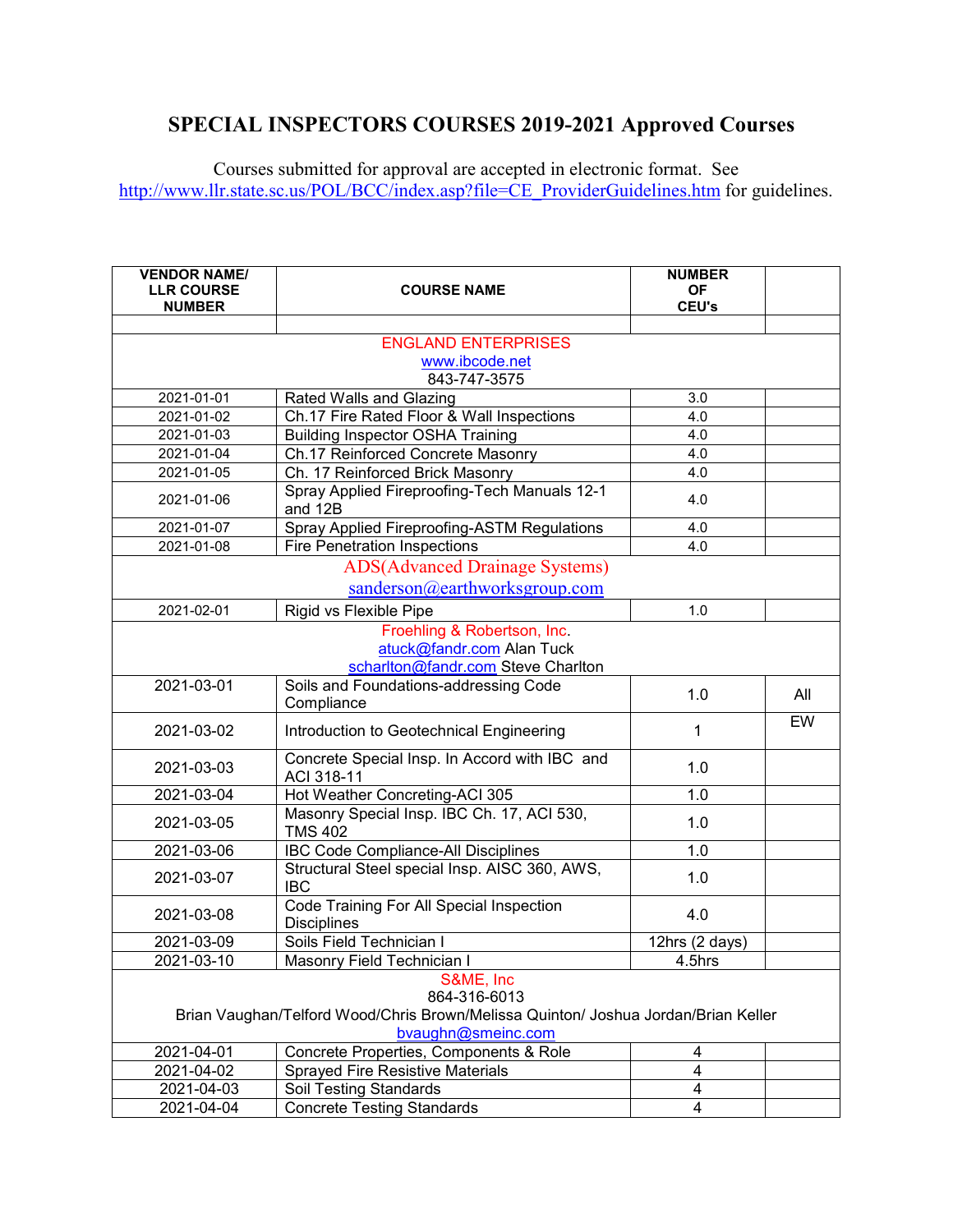| $2021 - 04 - 05$                                                          | <b>Reinforced Concrete</b>                                                                    | 4                            |                  |  |
|---------------------------------------------------------------------------|-----------------------------------------------------------------------------------------------|------------------------------|------------------|--|
| 2021-04-06                                                                | Nuclear Gauge, Radiation Safety, Hazmat                                                       | 6.0                          |                  |  |
|                                                                           | Training                                                                                      |                              |                  |  |
| 2021-04-07                                                                | <b>Basics of Reinforcing Steel</b>                                                            | 6.0                          |                  |  |
| 2021-04-08                                                                | Abbreviated Basics of Reinforcing Steel                                                       | 1.0                          |                  |  |
| 2021-04-09                                                                | <b>Suspended Acoustical Systems &amp; IBC</b>                                                 | 2.0                          |                  |  |
| 2021-04-10                                                                | Firestop                                                                                      | 2.0                          |                  |  |
| 2021-04-11                                                                | Commercial Inspections of                                                                     | 4.0                          |                  |  |
|                                                                           | Educational/Assembly Occupancies                                                              |                              |                  |  |
|                                                                           |                                                                                               |                              |                  |  |
|                                                                           | <b>ICC(International Code Council)</b>                                                        |                              |                  |  |
|                                                                           | lgarcia@ICCSafe.ORG<br>www.iccsafe.org                                                        |                              |                  |  |
| 2021-05-01                                                                | <b>Residential Plumbing Inspections</b>                                                       | 6.0                          |                  |  |
| 2021-05-02                                                                | <b>Residential Electrical Inspections</b>                                                     | 6.0                          |                  |  |
| 2021-05-03                                                                | <b>Residential Building Inspections</b>                                                       | 12(6hrs per day)             |                  |  |
| 2021-05-04                                                                | <b>Residential Mechanical Inspections</b>                                                     | 6.0                          |                  |  |
| 2021-05-05                                                                | <b>When Disaster Strikes</b>                                                                  | $12$ (6hrs per day)          |                  |  |
| 2021-05-06                                                                | 2012 IECC Performing Res. Energy Insp                                                         | 3.0                          |                  |  |
|                                                                           | 47 Reinforced Concrete Special Insp.                                                          |                              |                  |  |
| 2021-05-07                                                                | <b>Certification Test Academy</b>                                                             | 3days=15hrs                  |                  |  |
|                                                                           | Implementing and Managing IBC Ch.17,                                                          |                              |                  |  |
| 2021-05-08                                                                | Requirements for Building Dept.                                                               | $1.5$ hrs                    |                  |  |
|                                                                           | <b>MICHAEL E. DOLES</b>                                                                       |                              |                  |  |
|                                                                           | 864-316-6013/ dolesmichael@gmail.com                                                          |                              |                  |  |
|                                                                           | mdoles@smeinc.com                                                                             |                              |                  |  |
| 2021-06-01                                                                | <b>Commercial Ceiling Grid Inspection</b>                                                     | $\overline{2}$               | All              |  |
| 2021-06-02                                                                | Firestop 101                                                                                  | $\overline{2}$               | All              |  |
| 2021-06-03                                                                | Ch.3 Use & Occupancy Classification                                                           | 2.75                         |                  |  |
|                                                                           | <b>Commercial Cold Formed Metal Framing</b>                                                   |                              |                  |  |
| 2021-06-04                                                                | Inspections                                                                                   | 3.0                          |                  |  |
| 2021-06-05                                                                | Tips on Taking The ICC Exam                                                                   | 2.0                          |                  |  |
|                                                                           | Review of the 2012 ICC Special Inspection                                                     |                              |                  |  |
| 2021-06-06                                                                | Manual and SC-BCC Requirements                                                                | 2.0                          |                  |  |
| 2021-06-07                                                                | Chapter 4 of the IBC                                                                          | $\overline{2}$               |                  |  |
|                                                                           | <b>ECS Carolinas</b>                                                                          |                              |                  |  |
|                                                                           | Benjamin Temple/William Porter/Joshua Latham/Jonathan/Edgar Mcintosh/ Justin Peterson/Kenneth |                              |                  |  |
| Saville/Shaun Kessler                                                     |                                                                                               |                              |                  |  |
|                                                                           | JPeterson@ecslimited.com                                                                      |                              |                  |  |
|                                                                           | jnielsen@ecslimited.com                                                                       |                              |                  |  |
|                                                                           | apursley@ecslimited.com                                                                       |                              |                  |  |
| 2021-07-01                                                                | <b>Basic Soils</b>                                                                            | 6                            | All              |  |
| 2021-07-02                                                                | <b>Basic Concrete</b>                                                                         | 5                            | All              |  |
| 2021-07-03<br>2021-07-04                                                  | <b>Advanced Concrete</b>                                                                      | 5<br>$\overline{\mathbf{4}}$ | All              |  |
| 2021-07-05                                                                | <b>Structural Masonry</b><br>Hot and Cold Weather Concrete                                    | $\overline{4}$               | All<br><b>RC</b> |  |
| 2021-07-06                                                                |                                                                                               | 1.0                          |                  |  |
|                                                                           | Liquefaction Mitigation-What are the Options                                                  |                              |                  |  |
| 2021-07-07<br>2021-07-08                                                  | Post-Tensioning Procedures & Operations                                                       | 3.5<br>3.75                  |                  |  |
| 2021-07-09                                                                | Firestopping<br>Field Applied, Fire-Resistive Material                                        | 3.5                          |                  |  |
| 2021-07-10                                                                | <b>Basic Structural Steel</b>                                                                 | 4.5                          |                  |  |
| 2021-07-11                                                                | <b>Basic Foundations</b>                                                                      | 5.0                          |                  |  |
|                                                                           | <b>ESP Associates, Inc.</b>                                                                   |                              |                  |  |
| C. Brown, D. Chad Sherman, Matthew Amick, Andrew Bornemann, Eric Easterly |                                                                                               |                              |                  |  |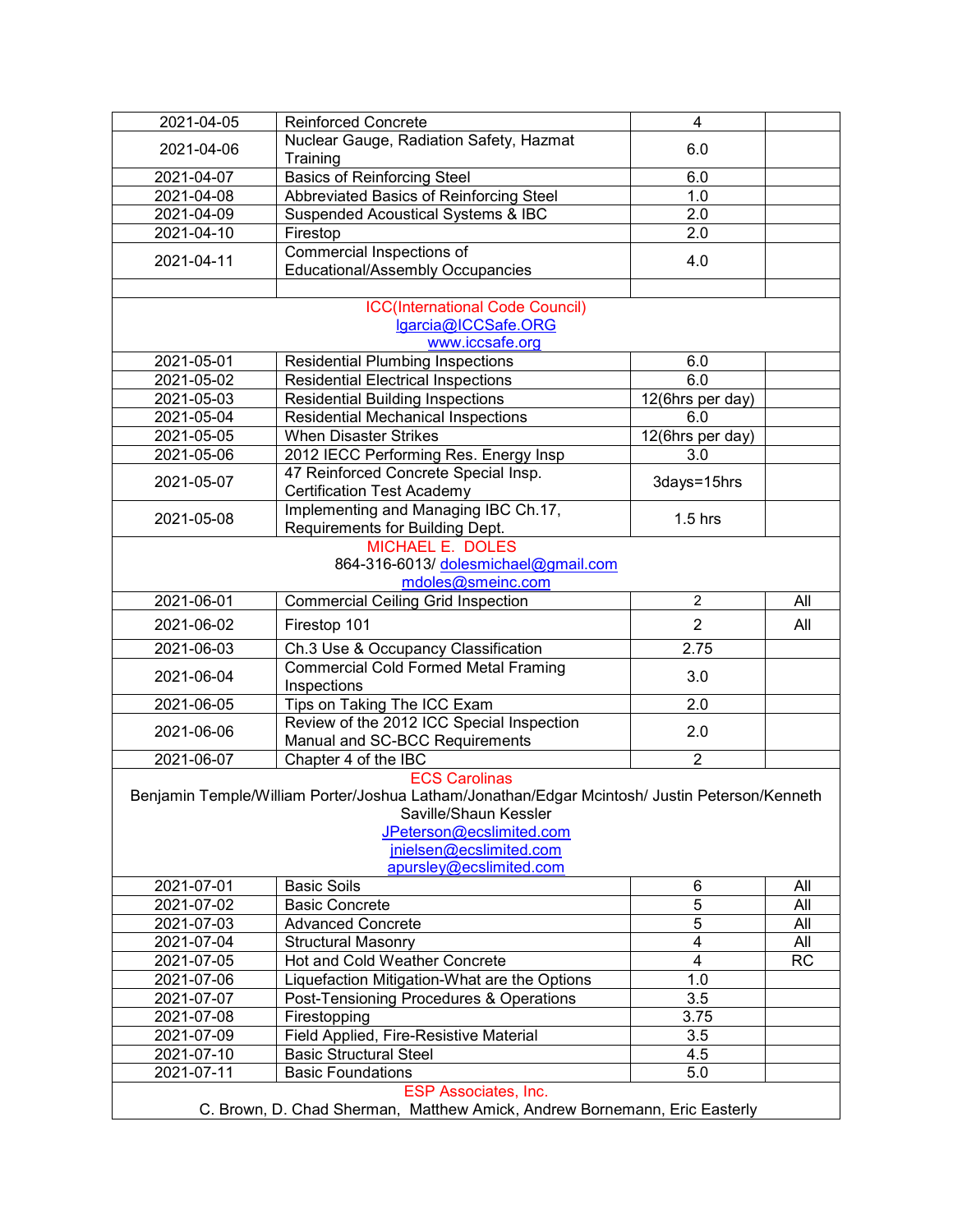| www.espassociates.com                                                                                                                                                                                                                                                                |                                                                        |                |           |
|--------------------------------------------------------------------------------------------------------------------------------------------------------------------------------------------------------------------------------------------------------------------------------------|------------------------------------------------------------------------|----------------|-----------|
| moreste@espassociates.com                                                                                                                                                                                                                                                            |                                                                        |                |           |
| 2021-08-01                                                                                                                                                                                                                                                                           | Reinforced Concrete Special Inspector Chapter<br>17                    | 4              | <b>RC</b> |
| 2021-08-02                                                                                                                                                                                                                                                                           | Masonry Special Inspector Chapter 17                                   | 4              | <b>SM</b> |
| 2021-08-03                                                                                                                                                                                                                                                                           | Soil Special Inspector Chapter 17                                      | 4              | EW        |
| 2021-08-04                                                                                                                                                                                                                                                                           | Structural Steel Special Inspector Ch. 17                              | $\overline{4}$ | <b>SF</b> |
| 2021-08-05                                                                                                                                                                                                                                                                           | Special Inspections of Sprayed Fire-Resistant<br><b>Materials</b>      | 2.0            |           |
| 2021-08-06                                                                                                                                                                                                                                                                           | Special Inspections of Post Tensioned Slabs                            | 2.0            |           |
| 2021-08-07                                                                                                                                                                                                                                                                           | Ch. 17-Insp. Of Earth Retaining Structures                             | 2.0            |           |
| 2021-08-08                                                                                                                                                                                                                                                                           | Understanding Geotechnical Reports for Special<br>Insp.                | 2.0            |           |
|                                                                                                                                                                                                                                                                                      | <b>Tri-County Technical College</b>                                    |                |           |
|                                                                                                                                                                                                                                                                                      | Mcorley1@tctc.edu<br>864-646-2047                                      |                |           |
| 2021-11-01                                                                                                                                                                                                                                                                           | <b>SCDOT Earthwork &amp; Base Course Technician</b>                    | 24             |           |
| 2021-11-02                                                                                                                                                                                                                                                                           | <b>SCDOT Asphalt Roadway Tech.</b>                                     | 15hrs          |           |
|                                                                                                                                                                                                                                                                                      | <b>GHD Services Inc.</b>                                               |                |           |
|                                                                                                                                                                                                                                                                                      | smccubbins@craworld.com<br>843-815-5120                                |                |           |
| 2021-12-01                                                                                                                                                                                                                                                                           | Spray-Applied Fireproofing Testing & Special<br>Inspections            | 3.5            |           |
| 2021-12-02                                                                                                                                                                                                                                                                           | Soils Testing & Special Inspections                                    | 5.5            |           |
| 2021-12-03                                                                                                                                                                                                                                                                           | Masonry Testing & Special Inspections                                  | 5.5            |           |
| 2021-12-04                                                                                                                                                                                                                                                                           | Concrete Testing & Special Inspections                                 | 6.0            |           |
| 2021-12-05                                                                                                                                                                                                                                                                           | Radiation Safety & Use of Nuclear Density<br>Gauges                    | 3.0            |           |
| 2021-12-06                                                                                                                                                                                                                                                                           | <b>Geotechnical Reports</b>                                            | 2.0            |           |
|                                                                                                                                                                                                                                                                                      |                                                                        |                |           |
| <b>Terracon</b><br>Chris Cline; Jason Duncan ; Rob Belisle; Chad Anderson; John Armstrong; Andrew Kennedy; Nathan<br>Tracy; Hayden Seignios; Ryan Koller; Kyle Stroud; Jason Pressley; David shelton<br>843-884-1234<br>shelley.hyland@terracon.com or hayden.seignious@terracon.com |                                                                        |                |           |
| 2021-13-01                                                                                                                                                                                                                                                                           | Introduction to Special Inspections                                    | 3.0            |           |
| 2021-13-02                                                                                                                                                                                                                                                                           | <b>Reinforced Concrete Inspections</b>                                 | 4.0            |           |
| 2021-13-03                                                                                                                                                                                                                                                                           | Plans & specifications-Reading & Interpreting                          | 4.0            |           |
| 2021-13-04                                                                                                                                                                                                                                                                           | <b>Reinforcing Steel Inspections</b>                                   | 3.0            |           |
| 2021-13-05                                                                                                                                                                                                                                                                           | <b>Structural Masonry Inspections</b>                                  | 4.0            |           |
| 2021-13-06                                                                                                                                                                                                                                                                           | Spray-Applied Fireproofing Material Inspection                         | 4.0            |           |
| 2021-13-07                                                                                                                                                                                                                                                                           | Soils-Moisture/Density-by Nuclear Method                               | 4.0            |           |
| <b>Terracon</b><br>Pdhengineer.com<br>CJ Huelsman, P.E. cj.huelsman@terracon.com                                                                                                                                                                                                     |                                                                        |                |           |
| 2021-13-08                                                                                                                                                                                                                                                                           | Admixtures for Concrete (C-2029)                                       | 2.0            |           |
| 2021-13-09                                                                                                                                                                                                                                                                           | Overview of Ultrasonic Testing (MA-1008)                               | 1.0            |           |
| 2021-13-10                                                                                                                                                                                                                                                                           | Geotechnical Engineering Series-Earth<br>Retaining Structures (G-4004) | 4.0            |           |
| 2021-13-11                                                                                                                                                                                                                                                                           | Geotechnical Engineering Series-Shallow<br>Foundations (G-6003)        | 6.0            |           |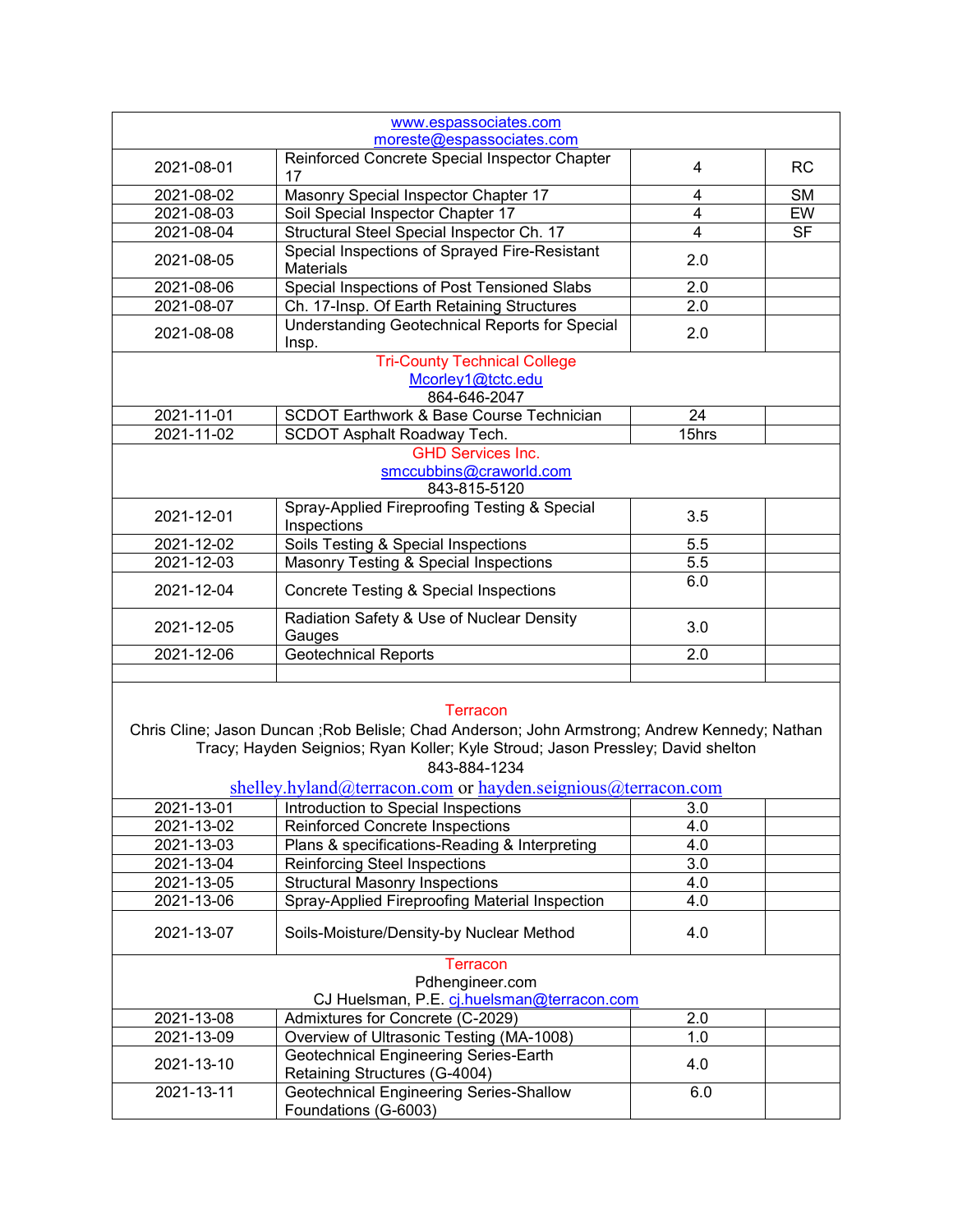| 2021-13-12                                                                                                                                | Overview of Nondestructive Testing (MA-8002)                                                                                         | 6.0         |                   |
|-------------------------------------------------------------------------------------------------------------------------------------------|--------------------------------------------------------------------------------------------------------------------------------------|-------------|-------------------|
| $2021 - 13 - 13$                                                                                                                          | Construction Site Stormwater Runoff Control (C-<br>6013)                                                                             | 6.0         |                   |
| 2021-13-14                                                                                                                                | Soil Mechanics Series-Laboratory Testing (G-<br>6001)                                                                                | 6.0         |                   |
|                                                                                                                                           | <b>Curt Whaley</b>                                                                                                                   |             |                   |
| 2021-14-01                                                                                                                                | cwhaley@florenceco.org<br><b>Commercial Building Code</b>                                                                            | 24          |                   |
|                                                                                                                                           | Technologies Consulting International, Inc.<br><b>Global Tech. Services</b><br>www.tciintl.com<br>Hussein Sadek/ hmsadek@tciintl.com |             |                   |
| 2021-18-01                                                                                                                                | Level III Refresher, Liquid Penetrant and Visual<br>Inspections,                                                                     | 2days=12hrs |                   |
| 2021-18-02                                                                                                                                | NDT Ultrasonic Level, III                                                                                                            | 3days=18hrs |                   |
|                                                                                                                                           | CTI, LLC<br>Michael Berry/ ctillc.sc@gmail.com<br>864-542-7162                                                                       |             |                   |
| 2021-21-01                                                                                                                                | Introduction to Reinforcing Steel                                                                                                    | 1.5         |                   |
| 2021-21-02                                                                                                                                | <b>IBC Chapter 17 Overview</b>                                                                                                       | 2.0         |                   |
| 2021-21-03                                                                                                                                | Foundation Inspections for CEO                                                                                                       | 1.5         |                   |
| 2021-21-04                                                                                                                                | Soils and Foundations w/ Designers in Mind                                                                                           | 1.5         |                   |
| 2021-21-05                                                                                                                                | ACT, Fire Penetrations and Epoxy Anchors                                                                                             | 1.5         |                   |
| 2021-21-06                                                                                                                                | IBC Chapter 17 Special Inspections Overview                                                                                          | 1.5         |                   |
| 2021-21-07                                                                                                                                | <b>Reinforced Concrete and Structural Steel</b>                                                                                      | 1.5         |                   |
| Soil Consultants, Inc.<br>www.soilconsultantsinc.com / 843-723-4539<br>mstarich@soilconsultantsinc.com or bjohnson@soilconsultantsinc.com |                                                                                                                                      |             |                   |
| 2021-23-01                                                                                                                                | Introduction to Special Inspections                                                                                                  | 3.5hrs      |                   |
| 2021-23-02                                                                                                                                | Role of Geotechnical Report in Special Insp.                                                                                         | 2.5hrs      |                   |
| 2021-23-03                                                                                                                                | <b>Concrete Special Inspections</b>                                                                                                  | 12hrs       | 6 hrs.<br>per day |
| 2021-23-04                                                                                                                                | Soils Special Inspections                                                                                                            | 6Hrs        |                   |
| 2021-23-05                                                                                                                                | Soil Classification & Soil Testing                                                                                                   | 6Hrs        |                   |
| <b>PDH Express</b><br>pdhexpress@gmail.com<br>https://www.pdhexpress.com or https://www.discountpdh.com<br>713-787-6810                   |                                                                                                                                      |             |                   |
| 2021-24-01                                                                                                                                | Guide for Concrete Floor and Slab Construction                                                                                       | 2days=11Hrs |                   |
| 2021-24-02                                                                                                                                | Guide for Design & Construction of Concrete<br>Parking Lots                                                                          | 4.0         |                   |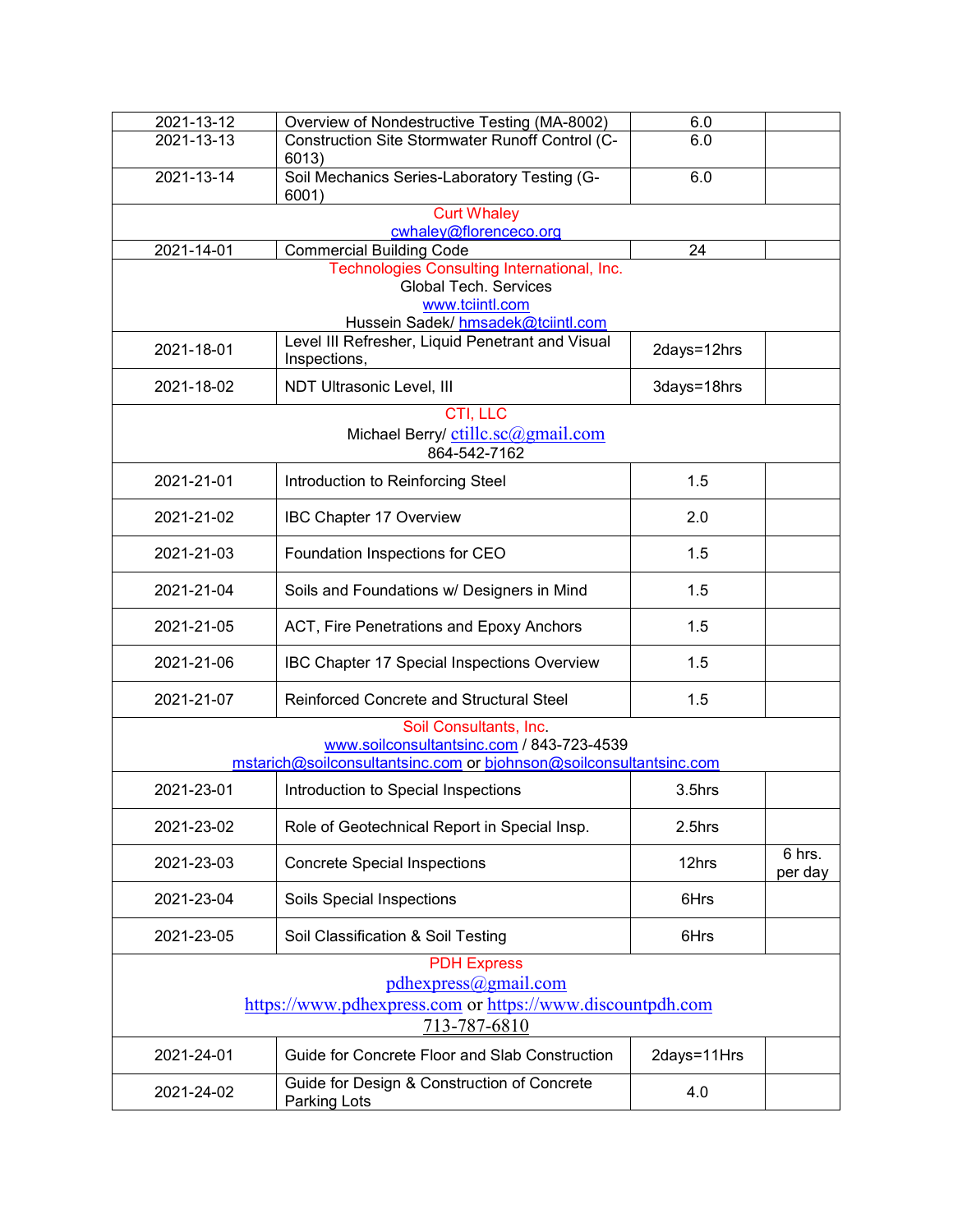|                                                                                    | <b>Iron Life Consulting Services</b><br>Ross Russo, III- cwisteelguy@gmail.com<br>704-699-0053 |       |                                            |
|------------------------------------------------------------------------------------|------------------------------------------------------------------------------------------------|-------|--------------------------------------------|
| 2021-26-01                                                                         | <b>Liquid Penetrant Testing</b>                                                                | 4.0   |                                            |
| 2021-26-02                                                                         | <b>Magnetic Particle Testing</b>                                                               | 4.0   |                                            |
| 2021-26-03                                                                         | Structural Steel-Visual Inspections of Welded &<br><b>Bolted Connections</b>                   | 6.0   |                                            |
| 2021-26-04                                                                         | Introduction to Non Destructive Testing                                                        | 4.0   |                                            |
| 2021-26-05                                                                         | Intro to Welder Certification Documentation                                                    | 2.0   |                                            |
| 2021-26-06                                                                         | <b>Structural Steel-reporting</b>                                                              | 4.0   |                                            |
| 2021-26-07                                                                         | Introduction to Ultrasound                                                                     | 6.0   |                                            |
|                                                                                    | <b>NOVA</b><br>Patrick Brownlee-864-213-1146<br>pbrownlee@usanova.com<br>Usanova.com           |       |                                            |
| 2021-27-01                                                                         | Soil Basics-Fill Placement & Compaction                                                        | 3.5   |                                            |
| 2021-27-02                                                                         | IBC Special Inspection an Overview                                                             | 3.0   |                                            |
| 2021-27-03                                                                         | <b>Basic Concrete</b>                                                                          | 3.0   |                                            |
| 2021-27-04                                                                         | QA/QC in the Field                                                                             | 3.0   |                                            |
| 2021-27-05                                                                         | <b>Advanced Masonry</b>                                                                        | 4.0   |                                            |
| 2021-27-06                                                                         | <b>Sprayed Fire Resistive Materials</b>                                                        | 2.5   |                                            |
| 2021-27-07                                                                         | <b>Structural Steel &amp; Bolting</b>                                                          | 6.0   |                                            |
|                                                                                    | <b>NACE</b><br>1-800-797-6223<br>firstservice@nace.org<br>chizmo1984@yahoo.com                 |       |                                            |
| 2019-28-01                                                                         | <b>NACE Coatings Inspection Program</b>                                                        | 24hrs | <b>CEU</b><br><b>CREDIT</b><br><b>ONLY</b> |
| <b>WorldSpec Online NDT Training</b><br>1-877-506-7773<br>info@worldspec.org       |                                                                                                |       |                                            |
| 2021-29-01                                                                         | Ultrasonic Testing, Level 1                                                                    | 24hrs | <b>CEU</b><br><b>CREDIT</b><br><b>ONLY</b> |
| <b>EAS Professionals</b><br>www.eas-pro.com<br>864-234-7368- thatfield@eas-pro.com |                                                                                                |       |                                            |
| 2021-30-01                                                                         | ICC Soils 2-Field Compaction/Density                                                           | 6.0   |                                            |
| 2021-30-02                                                                         | ICC Soils 3-Basic Soils Laboratory Testing                                                     | 6.0   |                                            |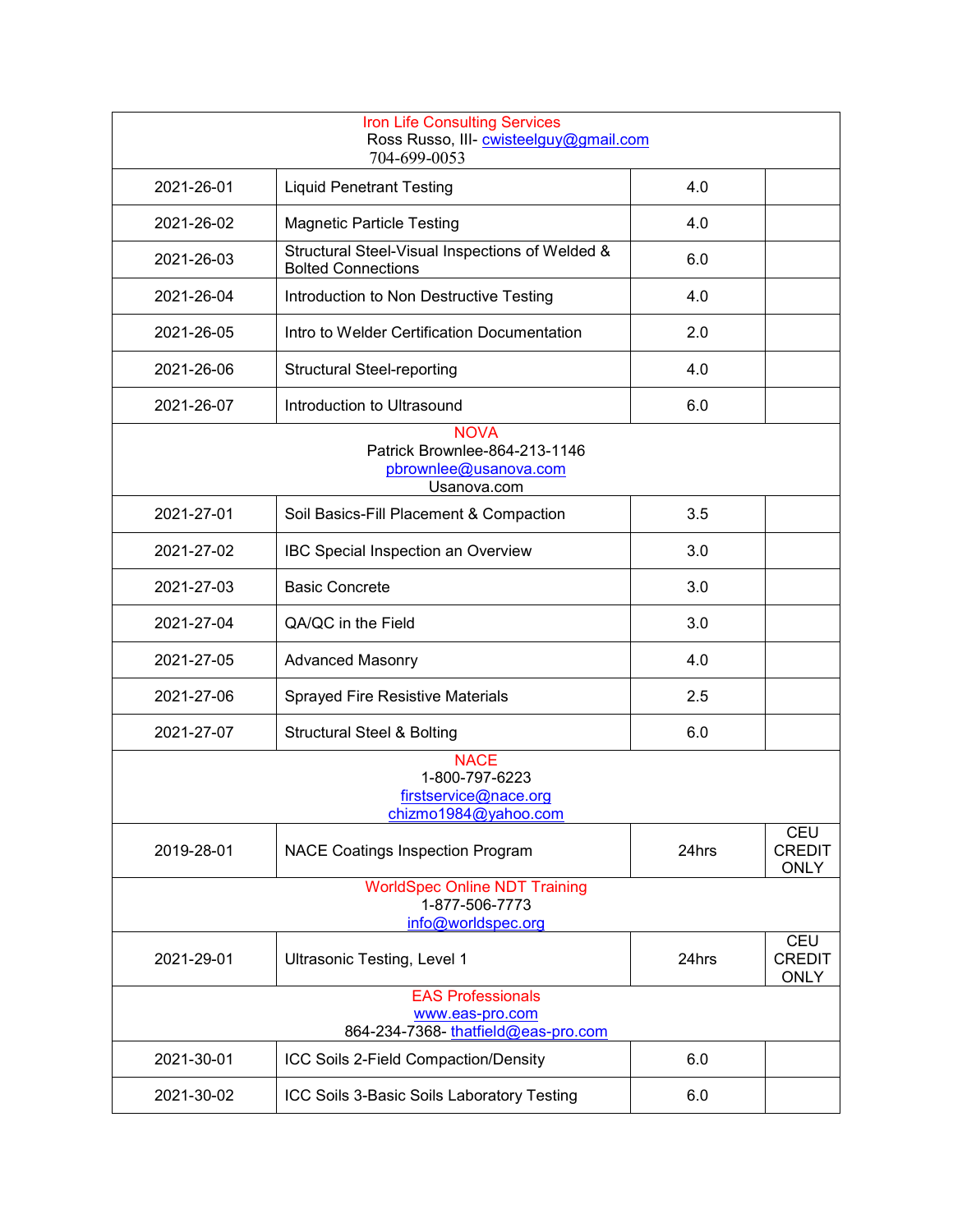| 2021-30-03                                                                          | ICC Reinforced Concrete and ACI Field Grade I<br><b>Exam Preparation</b>         | 6.0 |                           |
|-------------------------------------------------------------------------------------|----------------------------------------------------------------------------------|-----|---------------------------|
| 2021-30-04                                                                          | <b>ICC Soils1-Introduction to Structural Soils</b>                               | 4.0 |                           |
|                                                                                     | <b>Insight Group</b><br>Jeremy Crady-843-296-7628<br>Jeremy.crady@insightgrp.com |     |                           |
| 2021-31-01                                                                          | OSHA: Construction, Demolition & Cleanup<br>Safety Issues                        | 6.0 | <b>CEU</b><br><b>ONLY</b> |
| 2021-31-02                                                                          | Deep Foundations                                                                 | 3.0 |                           |
| 2021-31-03                                                                          | Engineering Properties of Soil & Rock                                            | 5.0 |                           |
| 2021-31-04                                                                          | Field Explorations for Foundation                                                | 3.0 |                           |
| 2021-31-05                                                                          | Laboratory Testing of Soils                                                      | 5.0 |                           |
| 2021-31-06                                                                          | Roller-Compacted Concrete                                                        | 3.0 |                           |
| 2021-31-07                                                                          | Structural Design Criteria for Buildings                                         | 3.0 |                           |
| 2021-31-08                                                                          | Tropical Engineering Concrete, Wood, Metals                                      | 3.0 |                           |
| 2021-31-09                                                                          | Soil Stabilization Portland Cement                                               | 3.0 |                           |
| <b>F&amp;ME Consultants</b><br>mdevine@fmeconsultants.com<br>www.fmeconsultants.com |                                                                                  |     |                           |
| 2021-32-01                                                                          | Hot and Cold Weather Concreting                                                  | 1.0 |                           |
| 2021-32-02                                                                          | Special Inspector Refresher                                                      | 2.0 |                           |
| 2021-32-03                                                                          | Abbreviated Basics of Reinforcing Steel                                          | 1.0 |                           |
| 2021-32-04                                                                          | Floor Flatness and Floor Levelness                                               | 2.0 |                           |
| 2021-32-05                                                                          | <b>Basics of Reinforcing Steel</b>                                               | 6.0 |                           |
| 2021-32-06                                                                          | Soils Compaction Testing Means & Methods                                         | 2.0 |                           |
| 2021-32-07                                                                          | Understanding the Geotechnical Report                                            | 2.0 |                           |
| 2021-32-08                                                                          | MSE Wall Inspections & Common Problems                                           | 2.0 |                           |
| 2021-32-09                                                                          | Soils Laboratory Testing Review                                                  | 6.0 |                           |
|                                                                                     | RICKBORN & ASSOCIATES, LLC.<br>843-881-6618<br>bpietras@rickborn.com             |     |                           |
| 2021-33-01                                                                          | Special Inspections in the State of SC                                           | 1.0 |                           |
|                                                                                     | <b>ALLAN BLOCK CORP</b><br>952-835-5309/ www.allanblock.com                      |     |                           |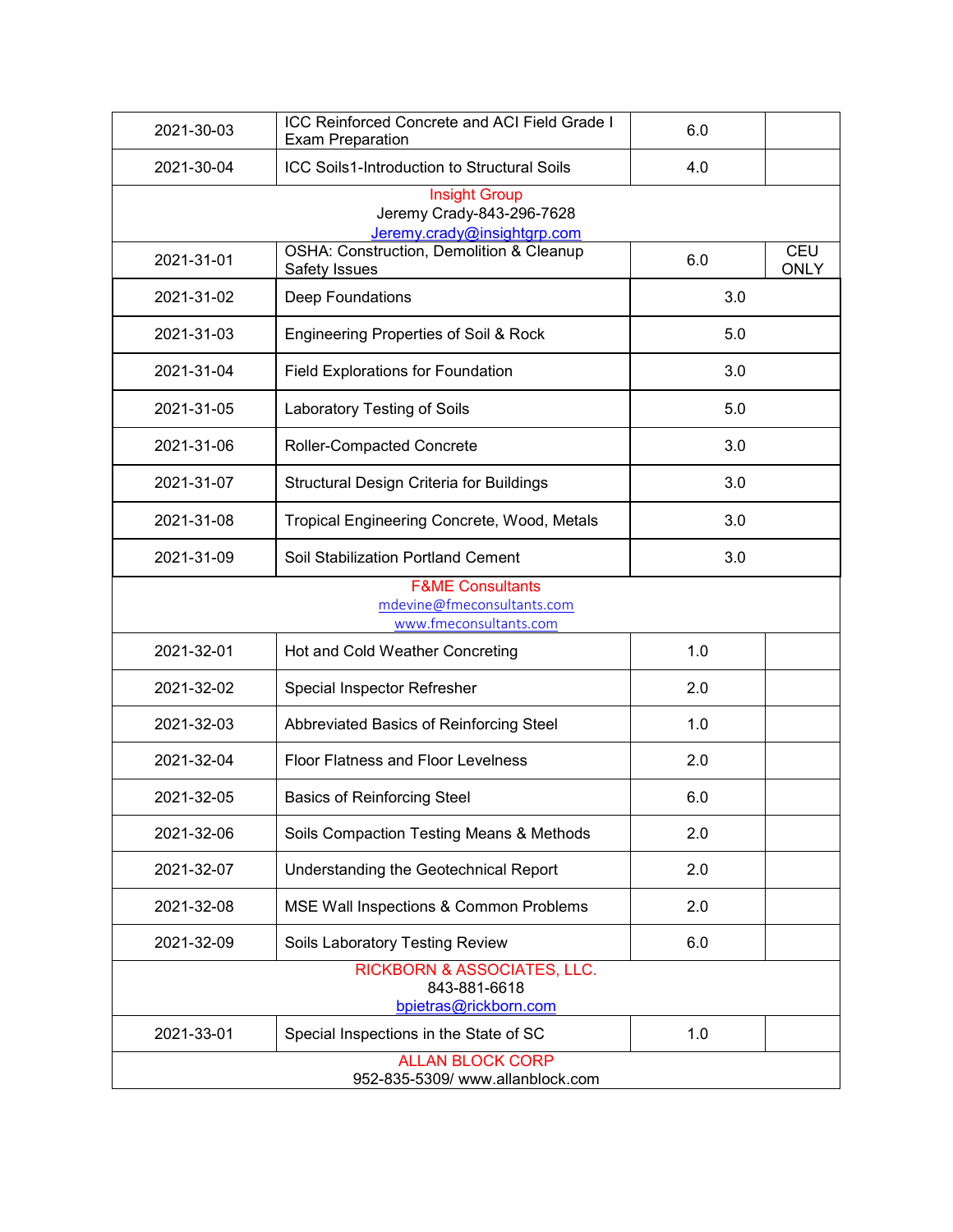| 2021-34-01                                                                                                                                                                    | <b>SRW Architectural Presentation</b>                                      | 1.0          |  |
|-------------------------------------------------------------------------------------------------------------------------------------------------------------------------------|----------------------------------------------------------------------------|--------------|--|
| 2021-34-02                                                                                                                                                                    | CCS and AB Walls 3D + Terraces                                             | 1.0          |  |
| 2021-34-03                                                                                                                                                                    | Seismic Considerations AB Walls 3D + Terraces                              | 1.0          |  |
| 2021-34-04                                                                                                                                                                    | <b>Above Wall Considerations</b>                                           | 1.0          |  |
| 2021-34-05                                                                                                                                                                    | <b>Terraces and Global Stability</b>                                       | 1.0          |  |
| 2021-34-06                                                                                                                                                                    | <b>No-Fines Concrete</b>                                                   | 1.0          |  |
| 2021-34-07                                                                                                                                                                    | Water Management and AB Walls                                              | 1.0          |  |
| 2021-34-08                                                                                                                                                                    | <b>Submittals and AB Walls</b>                                             | 1.0          |  |
| 2021-34-09                                                                                                                                                                    | 3D Modeling and AB Walls                                                   | 1.0          |  |
| 2021-34-10                                                                                                                                                                    | Best Practices for SRW Design                                              | 1.0          |  |
| 2021-34-11                                                                                                                                                                    | AB Walls 3D                                                                | 1.0          |  |
| 2021-34-12                                                                                                                                                                    | AB Fence and Installation                                                  | 1.0          |  |
| 2021-34-13                                                                                                                                                                    | <b>SRW Design Presentation</b>                                             | 1.0          |  |
| 2021-34-14                                                                                                                                                                    | <b>SRW Inspector Presentation</b>                                          | 1.0          |  |
| <b>FLOODPROOFING</b><br>ceu@floodproofing.com                                                                                                                                 |                                                                            |              |  |
| 2021-35-01                                                                                                                                                                    | FEMA's New TB1, Elevation Certificates, and<br><b>NFIP Premium Impacts</b> | 1.0          |  |
| 2021-35-02                                                                                                                                                                    | Floodplain Design, Construction                                            | 1.0          |  |
| 2021-35-03                                                                                                                                                                    | <b>Flood Loss Prevention Solutions</b>                                     | 1.0          |  |
| <b>FENEX</b><br>www.fenex.com                                                                                                                                                 |                                                                            |              |  |
| 2021-36-01                                                                                                                                                                    | Specialty Windows Systems and Skylights                                    | 1.0          |  |
| <b>Summit Engineering</b><br>Ryan Fitzgerald; Michael Zavislak /704-504-1717<br>www.summit-companies.com / rfitzgerald@summit-companies.com/<br>tcostner@summit-companies.com |                                                                            |              |  |
|                                                                                                                                                                               |                                                                            |              |  |
| 2021-37-01                                                                                                                                                                    | <b>Basics of Welding Symbols</b>                                           | 4.0          |  |
| 2021-37-02                                                                                                                                                                    | <b>Admixtures of Concrete</b>                                              | 3.0          |  |
| 2021-37-03                                                                                                                                                                    | <b>Fundamentals of Manual Welding</b>                                      | 2 days=11hrs |  |
| 2021-37-04                                                                                                                                                                    | Foundations in Expansive Soils                                             | 6.0          |  |